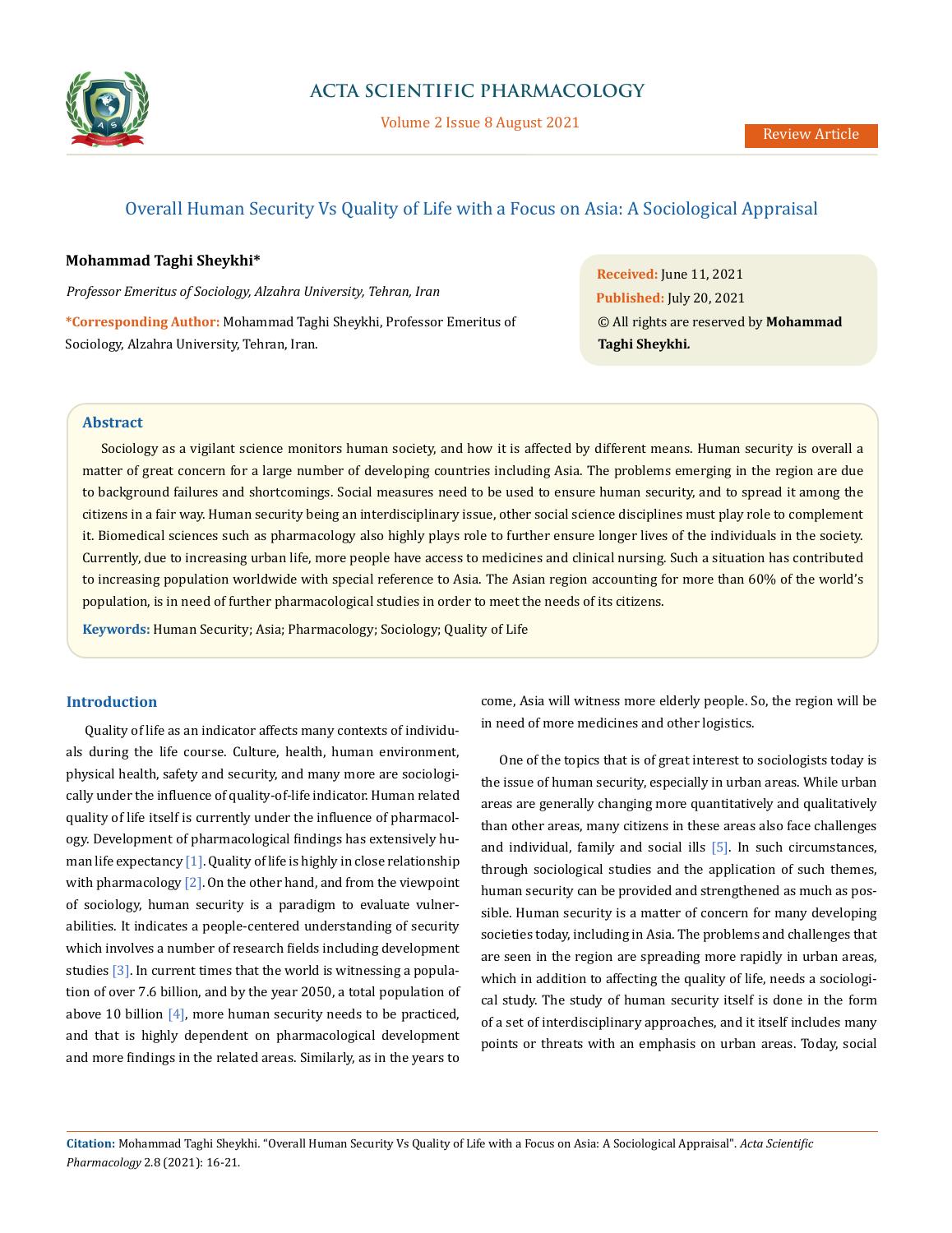measures are used to ensure human security as much as possible, and to spread it among citizens.

#### **Method of Research**

Methodology used in the present article is of qualitative type. In that, various paradigms have been used to find out about the facts regarding pandemics during the history. Qualitative research usually studies people, events or areas in their natural settings. In finding facts for the research, the researcher engaged in careful data collection and thoughtful analysis of what was relevant. In the documentary research applied for the present research, printed and written materials were widely regarded. The research was performed as a qualitative library-type in which the researcher had to refer to the relevant and related sources. In the current research, various documents were thoroughly investigated, and the needful inferences were made. The data fed by the investigator in the present article is hopefully reliable. Though literature on pandemics is very limited, yet the author tried to investigate many different resources in order to elicit the necessary information to build up the text.

#### **Human security perspective**

Following the security perspective of global politics, human security has not been increasingly claimed and considered in recent years. Human security also contributes to national, regional and humanitarian stability. Also, human security is generally peoplecentered, and seeks to create well-being, health and improvement of people in different parts of the society, especially in urban areas, where different classes and groups interact with each other in different ways. Human security is also an interdisciplinary issue, and different contexts play a role in providing it. Human security generally studies the vulnerabilities of different social groups, and provides solutions as needed. Therefore, this issue has a lot to do with social services the internal problems of (Asian) societies themselves have led to a lack of attention to human security concerns. Problems such as urban sprawl, turning to industrial and service sectors, increasing migration and even in some cases human trafficking, the emergence of suburban areas, the emergence of communicable diseases and the like are among the concerns related to human security in different communities. By 2050, more than 2.7 billion more people will be added to the urban population of developing societies, and in this movement there will be severe pressure on basic services, urban infrastructure, etc. [6].

The Asian region, which accounts for more than 60 percent of the world's population, faces a similar challenge. Attractions due to income and services always attract more people to urban areas [7]. Therefore, while these concerns should be addressed at the national and regional levels, global attention in recent decades has been focused on these concerns and vulnerabilities. One way in which human security problems can be controlled and controlled is through future sociological or societal concerns. This has led to little attention being paid to recognizing the advancing issues and challenges facing many people in developing societies, especially in Asia, which itself requires sociological considerations and social services. Because many less developed countries have made great strides in their socio-economic and demographic developments in recent years, many social strata and groups have faced inadequacies. Due to the emergence of problems such as lack of employment, lack of social security and the like, social services can provide significant assistance in this regard. Human security itself is related to issues such as economic security, food security, health security, environmental security, community security or those related to the rights of minorities and races and the like. Therefore, under certain conditions, society can find its normal state, or in other words, human security can be realized, in which case or security can be provided in the above-mentioned areas. Many underdeveloped countries where the quality of life is unsatisfactory is due to poor security and in the above cases.

While the East Asian region is known as the center of economic growth and development, at the same time, and despite the expansion of internal and external communications, there are many human security deficiencies in the region with an emphasis on urban areas. It should also be noted that economic growth and development does not eliminate all problems; Many social changes, normative changes, cultural contexts, etc., do not change on their own and with the pace of economic growth and development; (That is, what is more or less called cultural lag). This difference in change leads to many social challenges, inadequacies and the like. Thus, urban communities today are the focus of many social issues; That is, what is needed is more social services and human security.

While the region's economic wealth has grown at an unprecedented rate in recent years, there have been widespread inequalities in income, an unstable health network, and a kind of increase in the region's social problems; From health issues to immigration issues; In a way that all threaten the health of citizens. During the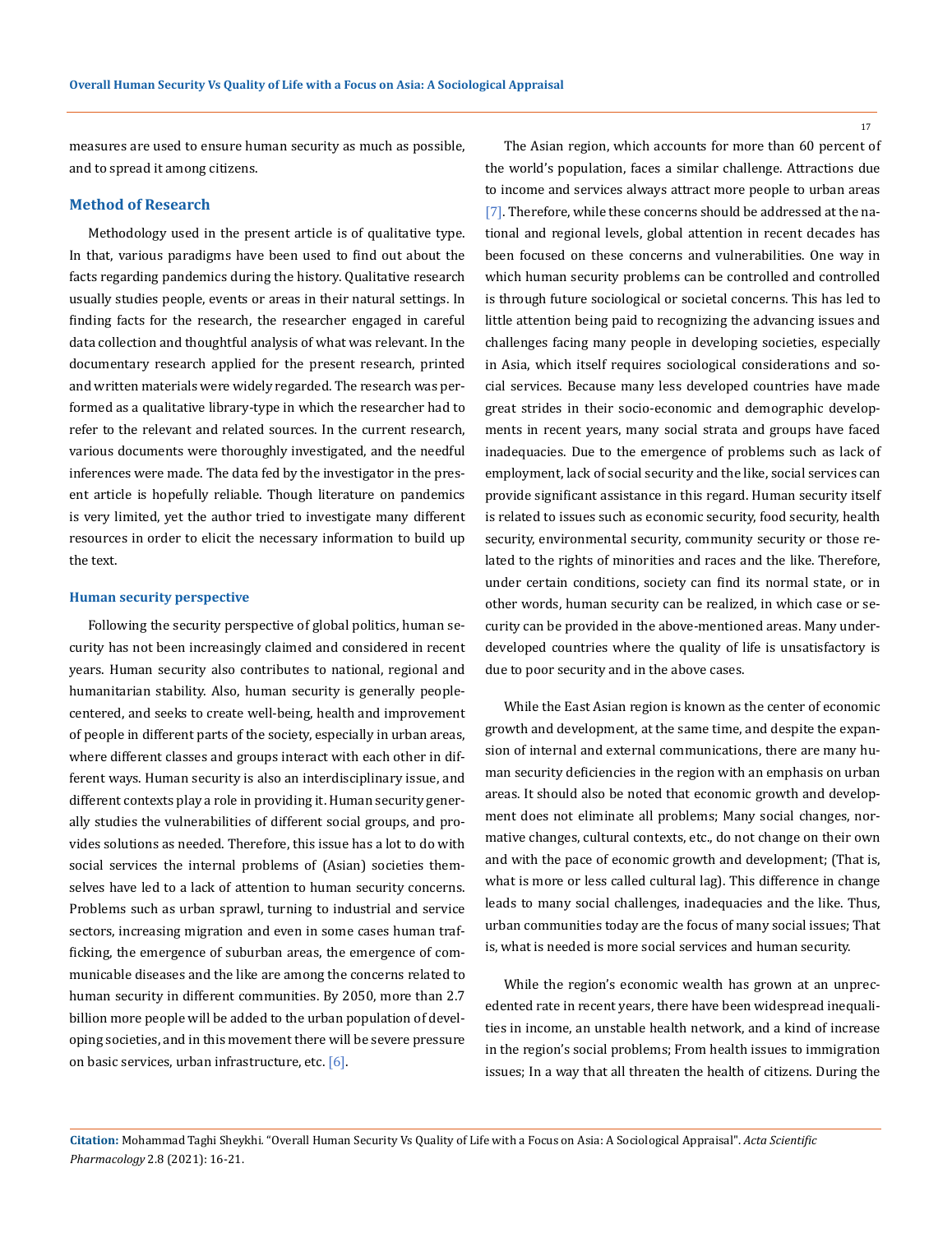last half century, many even less developed countries have faced better economic and financial situation. At the same time, many cases related to social, economic, etc. inequalities have emerged among the citizens, which itself needs more monitoring, resolving the issues that have arisen, and so on. For example, while life expectancy has increased in many societies in recent decades, health care, insurance, etc. have not increased equally for all classes; That is, a phenomenon that has led to new social problems and inequalities. Thus, the fulfillment of the demands themselves greatly helps to eliminate the lack of security or human security.

#### **Human security foresight**

Predicting the fundamental issues that lead to human insecurity is itself significant from a sociological perspective on quality of life. One of the main goals of sociology and social welfare is to predict future conditions between different social groups. Many less developed societies have paid less attention to this issue in recent years, and this inadequacy has led to many cases of social insecurity and poor human security. The concept of human security includes areas such as citizenship, equality, justice, legitimacy, etc.  $[8]$ . Therefore, in proportion to investment in other areas, in the areas of human security, social welfare and the like, for the coming years, adequate forecasting and investment by governments and through relevant experts should be made. Otherwise, citizens in future societies will face a variety of complexities and challenges.

Likewise, the human security assessor itself plays a key role at the national and regional levels of communities. Countries and different regions of the world should always make the necessary predictions regarding the future and the extent of human security. Today's communication, the expansion of virtual communication, the change in the family network, the change in social relations, values and the like, each affect human security in its place. Therefore, sociologists, social reformers, etc., each have to provide conditions in their place so that human security can be provided and maintained as much as possible.

Considering the areas of human threat and the use of survey information under study, provides a set of perspectives that lead to cohesion between the people, the government and the region. Because human societies are constantly changing and evolving, social studies and even case studies themselves provide a clear and definite picture of a society. Based on such information, the needs of citizens are identified and it is possible to respond to such needs. This flow brings about unity among the people, the government and even a region. Such research helps to strengthen human security as much as possible. In such circumstances, the quality of life also improves. It is also worth mentioning that in the present era, improving the quality of life between nations and different strata has become of considerable importance.

The study of traditional and non-traditional (modern) threats following the expansion of societies from rural to urban areas, abandonment of rural life and turning to urban-industrial life, the emergence of cultural lag and the like, is of considerable importance. In other words, the perspective of human security with regard to the above, should always be considered sociologically. Many threats today inevitably occur. For example, entering urban life from rural areas, as well as entering industrial and modern life from traditional and agricultural life, causes cultural distances or a kind of cultural lag; That is, what challenges human security.

The human development of developing societies, including the Asian region, and the analysis of related policies are among the foresight of human security in the future. While many developing societies in Asia, for example, are changing, the sociological study and analysis of such developments will contribute to human security in the future. Therefore, from a sociological point of view, human societies must always be studied and evaluated in a forwardlooking manner, otherwise many challenges and disorganizations will be inevitable for a given society.

#### **Health security**

Health factors such as communicable diseases, natural and man-made disasters, and environmental degradation pose regional and global challenges  $[9]$ . The emergence of new and communicable diseases such as AIDS (HIV), pollution of the urban space, the environment, beaches and the like, all in their own way lead to environmental degradation; That is, a situation that ultimately leads to the destruction of human security. The same process itself affects the quality of life in various dimensions and in a negative way. Therefore, health security in various forms should be considered and controlled. At the same time, preserving the environment does not mean that man must abandon new technology, but rather learn how to live within the cycles of nature [10]. In this way, the efficiency of citizens as well as their productivity will increase.

**Citation:** Mohammad Taghi Sheykhi*.* "Overall Human Security Vs Quality of Life with a Focus on Asia: A Sociological Appraisal". *Acta Scientific Pharmacology* 2.8 (2021): 16-21.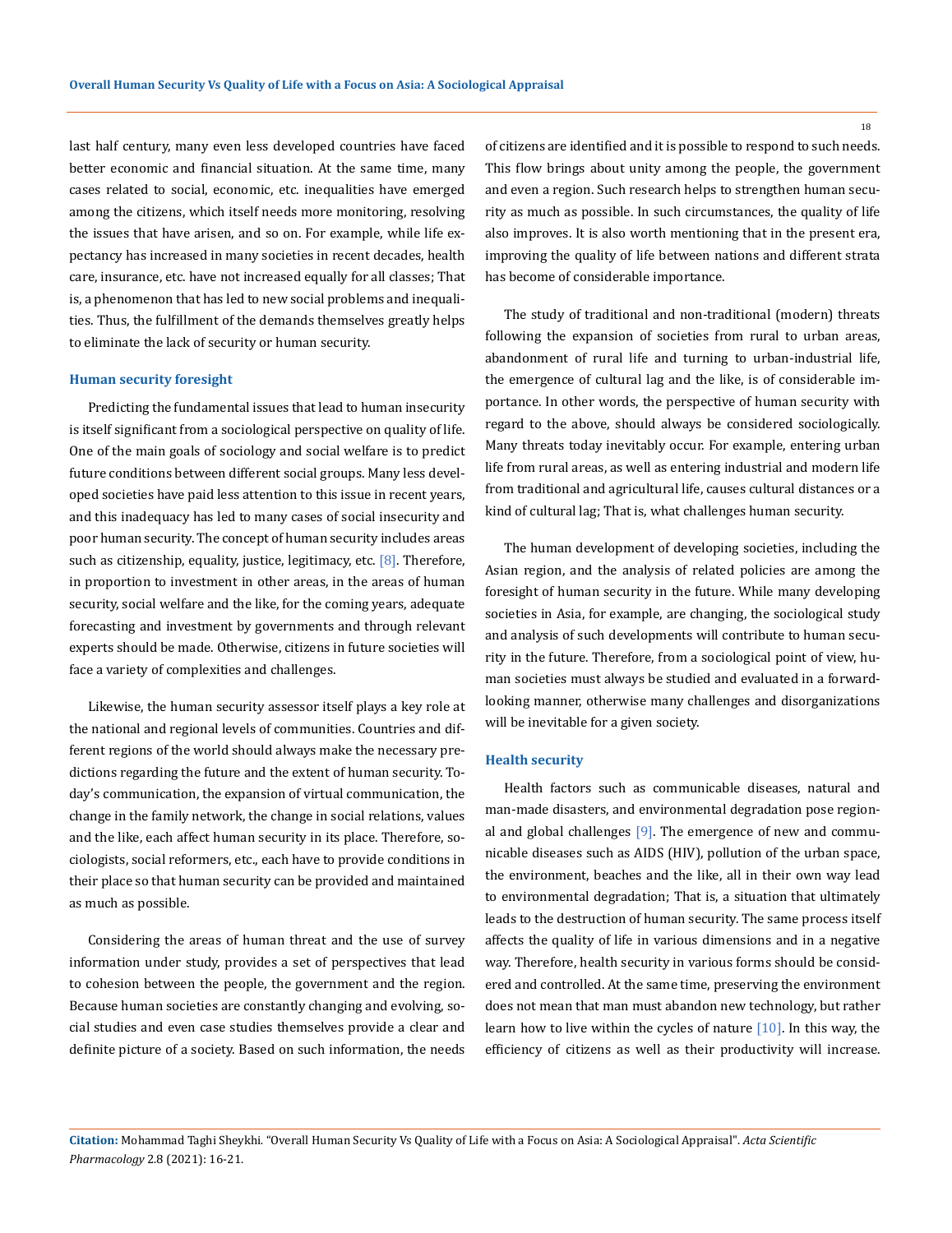Such threats harm human health, and as a whole, affect the health of individuals as a whole. Therefore, relevant organizations should always have adequate monitoring of such conditions, in order to ensure human health as much as possible. Much of sociology deals with this; That is, the future of society, the occurrence of possible events and the like; That is, threats that are likely to endanger human health in the future.

The weakness of governments in protecting their citizens from such threats makes different groups very vulnerable, and it needs appropriate solutions. Therefore, governments in different societies must also have sufficient authority in governing societies and overseeing different sectors to a sufficient extent. This largely controls the vulnerability of communities. Otherwise, many individual and social harms, while appearing, themselves cause more harm to occur.

Such threats and failures themselves in some cases lead to reactions among citizens, urban violence, asylum and migration to other lands, instability and loss of regional security. Such a scenario is seen today in many African, Asian, and some Latin American communities; That is, what endangers social security and health. Therefore, in order to create health security, medium and longterm plans should always be implemented, and invested in. Achieving such conditions leads to an improvement in the quality of life.

#### **Principles of human security**

The expansion of the process of globalization has been both national and regional, as well as international, and it has always sought to meet human needs, beyond its national possibilities and format [11]. Globalization, which itself has emerged following the emergence of the world system, in which social and economic relations spread throughout the world, and the world became more or less subject to a single social order; In it, patterns and values move toward unification  $[12]$ . Similarly, the globalization of culture, which is itself the result of the expansion of tourism, increased migration between societies, commercialization of cultural products, the spread of consumerist ideology and Macedonianization  $[13]$ , has had a comprehensive impact on quality of life.

Human security depends to a large extent on the acceptance of global models and new practices. Many countries today, with their own internal patterns, are unable to meet their growing needs; Rather, they must inevitably use new tools and facilities. The process of implicit globalization has made this possible more or less for independent countries. In this way, human needs or in other words, human security have been provided as much as possible. Critics of globalization, on the other hand, believe that this process; Globalization has driven development in a way that jeopardizes citizens' access to healthy living, adequate health care, and a healthier climate; And while proponents of the principle of globalization (the thesis of globalization) always point to its strengths, critics of the process argue that globalization is followed by many instances of environmental and spatial insecurity, loss of environmental health, and the like has brought. At the same time, the uncontrollable flow of globalization continues today among different nations. The only way left is to adopt policies that, through the various communities that are commensurate with their capabilities, also pursue indigenous and regional strategies. In the definition of human security, it should be added that the concept or idea of human security is the protection of individuals and citizens from physical, mental, dignity and health hazards. These should be pursued in such a way that the least damage and challenges appear within the communities. In this way, and with such protection of citizens, the quality of public life in a society can be improved. Creating an environment in which one can design, and pursue, the stability of life is considered human security; It means such freedom for future generations to inherit a healthy environment. Therefore, proper policy-making and anticipation of future conditions can further establish human security for future generations; That is, what guarantees the quality of life.

According to UN Secretary-General Kofi Annan, human security must include economic development, social justice, environmental protection, democratization, disarmament, respect for human rights and the rule of law. If the above-mentioned things are realized, human security will appear more and more in the desired society. In this way, social trust in society also increases; That is, a set of conditions that themselves provide the possibility of cooperation, production, increase of public wealth and public satisfaction in relative terms. Therefore, achieving human security depends on the mentioned contexts and conditions. In this way, the standard of living, as well as the quality of life, is improved; That is, what activates the development cycle itself.

#### **Choice or right of reproduction**

One basic principle in explaining human security is the right to choose fertility, in which proponents of family planning programs

**Citation:** Mohammad Taghi Sheykhi*.* "Overall Human Security Vs Quality of Life with a Focus on Asia: A Sociological Appraisal". *Acta Scientific Pharmacology* 2.8 (2021): 16-21.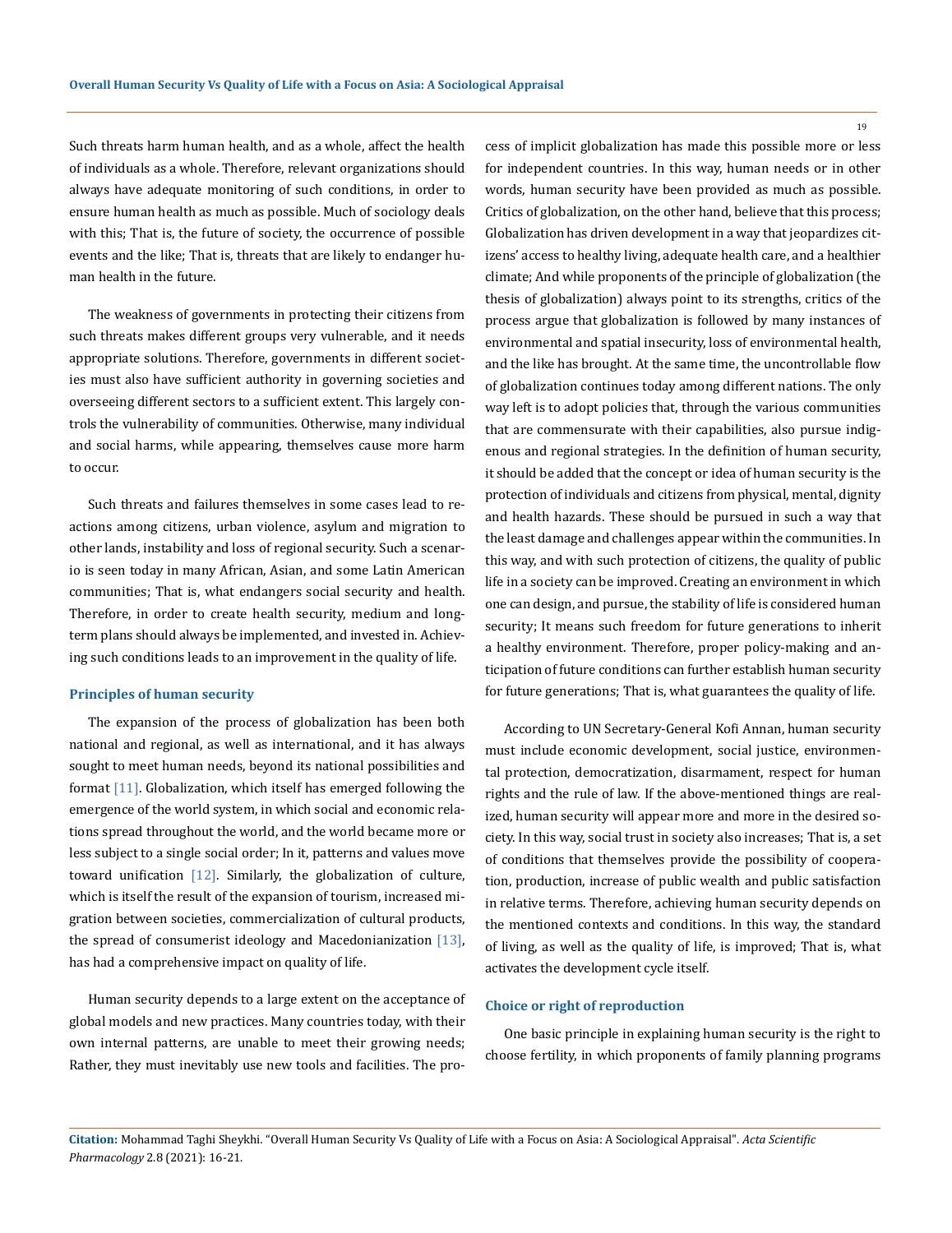believe that if women want to achieve economic equality; That is, to satisfy employment and demands of that kind, they must have control over their fertility, and that means (family planning); Couples make a conscious effort to regulate the number of births and the spacing between births through artificial and natural methods [14]. One of the crystallizations of human security lies in the rights of fertility for women and among women. If women achieve this fundamental right, they can achieve many things related to human rights, economic rights, more personal health, self-reliance, and so on. During the last half century, this principle has always been raised among progressive societies, and in many cases it has been practically addressed. The realization of this trend has led to women being healthier and living longer than at any other time in the past. However, some less developed countries that have not addressed this principle still have a long way to go. The right of their children to choose has also improved the quality of life for the family and the community.

Where policymakers in less developed societies see many children as a factor in deepening family poverty levels, adopting family planning programs is seen as a factor in eliminating such issues. One of the ways in which family poverty can be reduced, and replaced by a higher quality of life, is through the process of reducing birth rates within families. Less developed countries in this movement need guidance, provision of family planning tools (subsidized) and such supervision. Similarly, education and literacy development among young age groups, especially women, itself helps a lot to achieve this goal (fertility reduction). However, industrialized countries, where industrialization has institutionalized fertility decline within households, are less in need of fertility monitoring and control services. In this way, by adopting such paradigms (roadmap), the quality of life within the family can be improved. Such an action can itself contribute to the establishment and sustainability of human security.

Achieving human security is achievable (practical) if the necessary preconditions are provided. Such areas include literacy, women's education, women's economic and social participation, raising the level of income within families, equal rights between men and women, and so on. In such circumstances, human security will be achieved, and as a result, the quality of life will improve in various dimensions within these families; That is, a situation that will have a positive impact on future generations. While children were considered a factor of productivity in their traditional and agricultural societies, following the spread of urbanization in the present age, this privilege has become a kind of challenge and hardship; In a way, not addressing it is considered a threat to future human security. Whereas today's societies are evolving into industrialization, requiring less manpower, and so on, since even agriculture itself is largely mechanized today; That is, it requires less manpower. Under such circumstances, anticipating manpower and at the same time anticipating its declining trend will help to improve human security not only now, but also for future opportunities. The combination of these interactions raises the standard of living.

### **Conclusion**

Though Asia's economic wealth has grown at an unprecedented rate in recent years, yet there have been widespread inequalities in income, an unstable health networks, and a kind of increase in the region's social problems; from health issues to immigration issues. Sociologically speaking, all such issues threaten the health of citizens. Such socio-economic inequalities emerging among the citizens, need more monitoring to resolve the issues that have arisen and so on. Foreseeing the fundamental issues that lead to human insecurity is highly significant from a sociological perspective and quality of life. Under such an appraisal, development of pharmacology is widely prominent in order to reach human security with special reference to Asia. Health factors such as communicable diseases, coronavirus, natural and man-made disasters, environmental degradation and the like are the global and Asian challenges that the present citizens are facing and need solutions.

## **Bibliography**

- 1. Gregory D., *et al*. "Dictionary of Human Geography". (5th ed.) Oxford: Wiley-Blackwell (2009).
- 2. [Bottomley A. "The Cancer Patient and Quality of Life".](https://pubmed.ncbi.nlm.nih.gov/11961195/) *The On[cologist](https://pubmed.ncbi.nlm.nih.gov/11961195/)* (2002).
- 3. National Research Council. "Chapter 16. National and Human Security". Washington DC: The National Academies Press (2010).
- 4. World Population Data Sheet. Population Reference Bureau Washington DC (2020).
- 5. Guan T Cheng. "Human Security". Leiden: Springer (2012).
- 6. "World Bank Research Digest" 7.2 (2013).